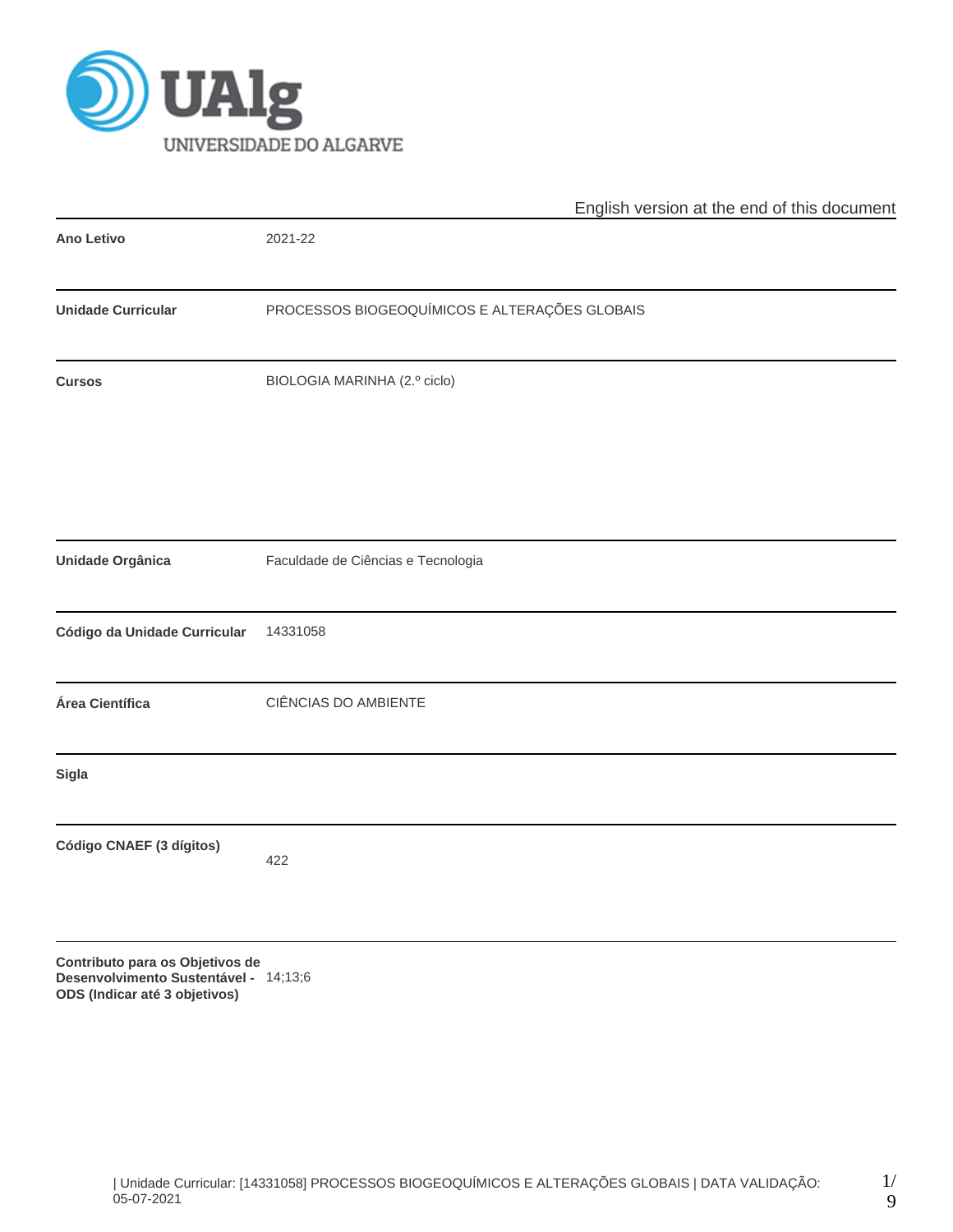

**Línguas de Aprendizagem**

Inglês

**Modalidade de ensino**

Presencial

**Docente Responsável** Helena Maria Leitão Demigné Galvão

| <b>DOCENTE</b>                     | <b>TIPO DE AULA</b>      | <b>TURMAS</b>                  | <b>TOTAL HORAS DE CONTACTO (*)</b> |
|------------------------------------|--------------------------|--------------------------------|------------------------------------|
| Helena Maria Leitão Demigné Galvão | T:TP                     | T1:TP1:TP2                     | 10T: 14TP                          |
| Amélia Maria Mello de Carvalho     | $TC$ ; $PL$ ; $T$ ; $TP$ | T1: TP1: TP2: PL1: PL2: C1: C2 | 3T: 3TP: 5PL: 6TC                  |
| Ana Rita Zarcos Carrasco           | TC: OT: T: TP            | T1; TP1; TP2; C1; C2; OT1; OT2 | 2T; 3TP; 4TC; 4OT                  |

\* Para turmas lecionadas conjuntamente, apenas é contabilizada a carga horária de uma delas.

| <b>ANO</b> | $\mathbb{P}$ PERIODO DE FUNCIONAMENTO* | <b>HORAS DE CONTACTO</b>  | <b>HORAS TOTAIS DE TRABALHO</b> | <b>ECTS</b> |
|------------|----------------------------------------|---------------------------|---------------------------------|-------------|
|            | ےت                                     | 15T; 10TP; 15PL; 8TC; 2OT | 156                             |             |

\* A-Anual;S-Semestral;Q-Quadrimestral;T-Trimestral

### **Precedências**

Sem precedências

# **Conhecimentos Prévios recomendados**

Não-aplicável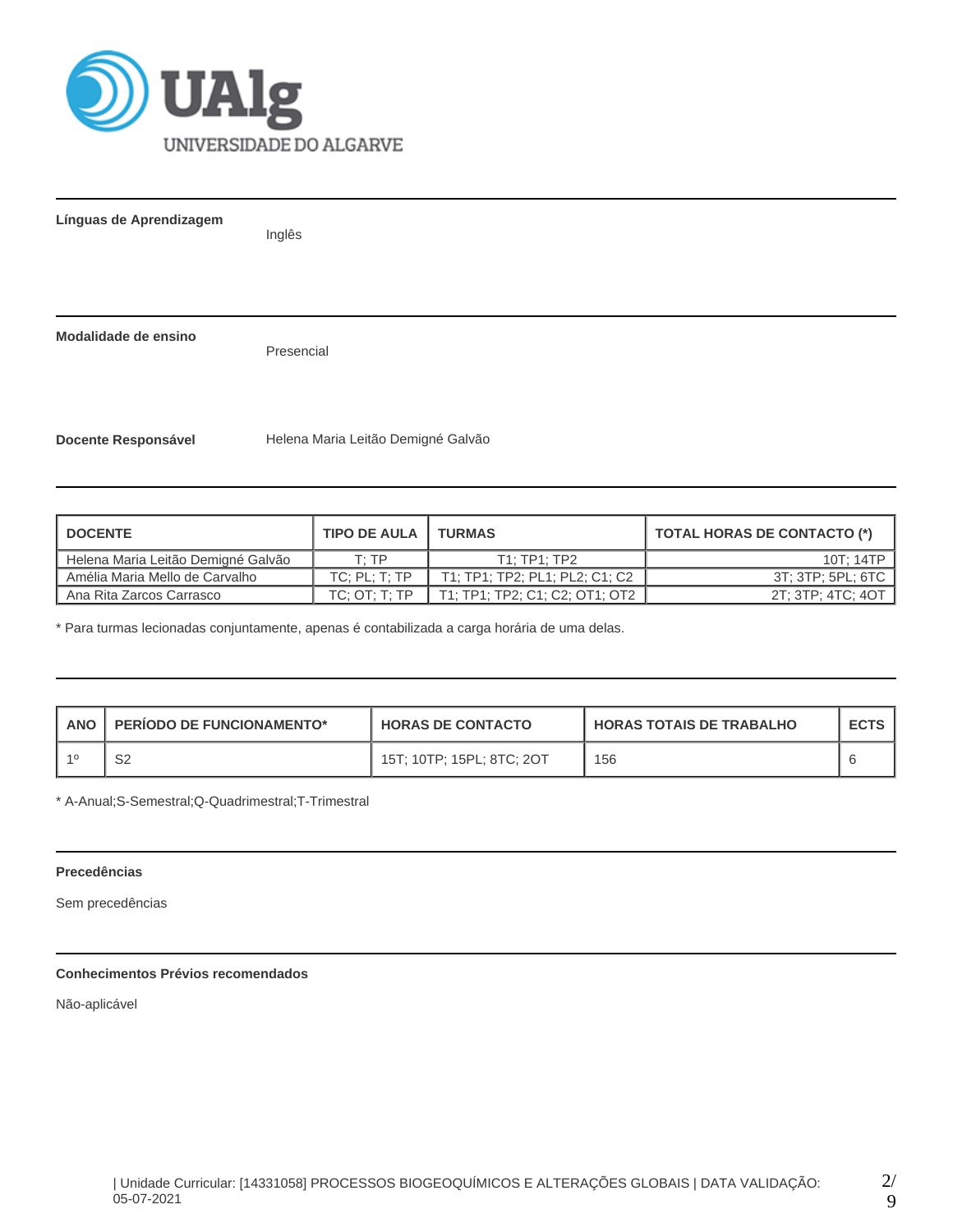

### **Objetivos de aprendizagem (conhecimentos, aptidões e competências)**

Introduzir conceitos gerais sobre processos biogeoquímicos à escala de tempo tanto geológica como microbiológica. Entender o ciclo da água e a dinâmica de água subterrânea. Entender o funcionamento dos principais ciclos biogequímicos nos oceanos (Ciclo de N, S e C). Reconhecer o papel das bactérias no fraccionamento e diagénese de matéria orgânica e regulação dos ciclos da orgânica, ciclo de azoto e fósforo. Aplicar técnicas para análises geoquímicas e geofíscicas a diferentes tipos de sedimentos. Montagem de experiências com cores de sedimentos intertidais para determinar efeito de factores ambientais e biológicos nos fluxos de nitrato e silicato. Interpretar dados obtidos através de uma experiência real e integrar conhecimentos adquiridos durantes as aulas.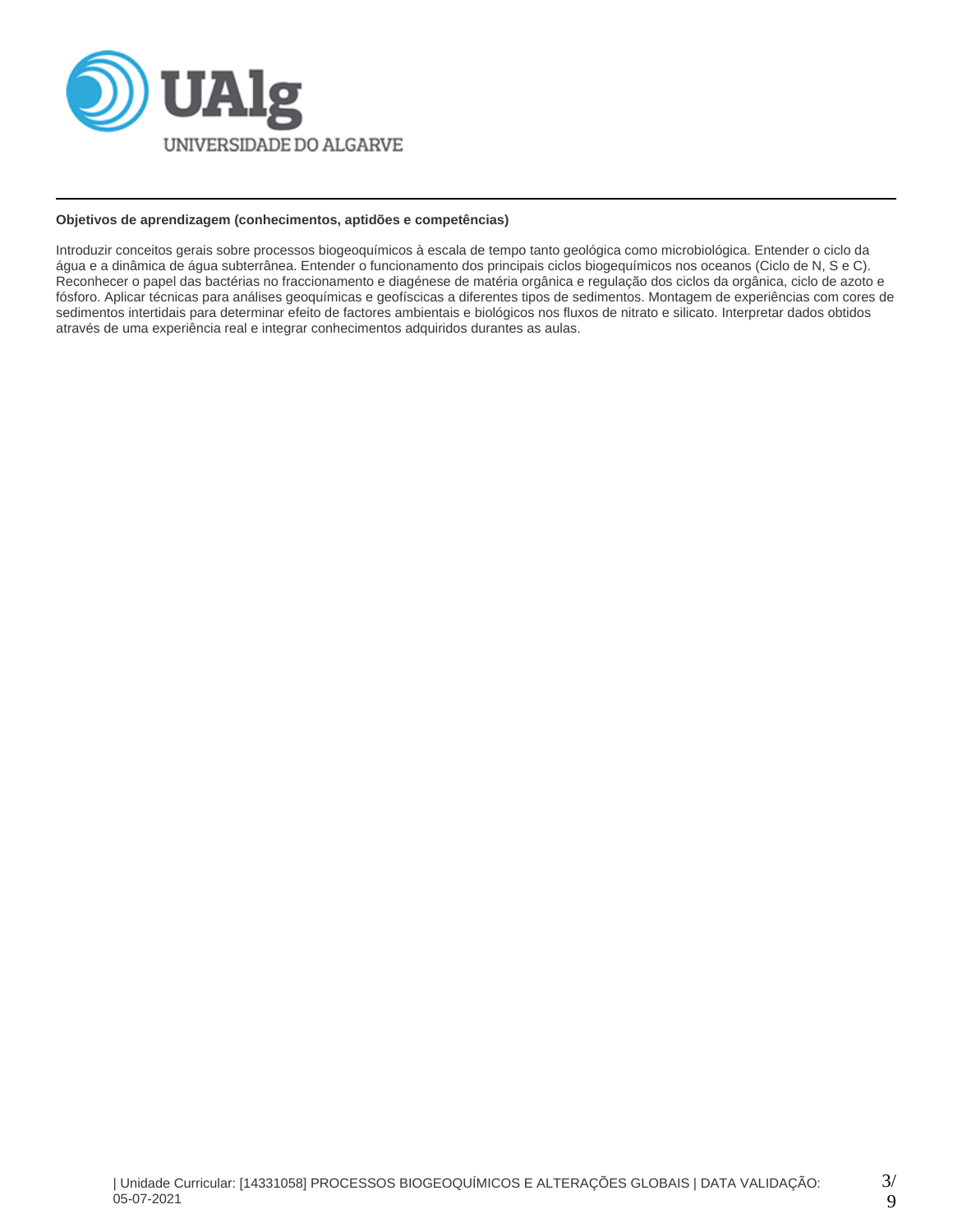

### **Conteúdos programáticos**

- A) GEOQUIMICA
- 1. Objectivos e escalas de estudos.
- 2. Ciclos biogeoquímicos à escala temporal geológica
- 3. Ciclo de Enxofre.
- Formas de S na natureza. Sulfatos naturais.
- Sulfatoredução e outros processos metabólicos
- Fluxos de enxofre e perturbação humana do ciclo de S.
- 4. Ciclo do Carbono
- Origem, formas e valências do Carbono.
- Fluxos oceano ? continente. Fluxos sedimento ? água atmosfera. Métodos de estimação dos fluxos.
- Reservátórios marinhos orgânico e inorgânico
- B) HIDROGEOQUIMICA
- 1. Ciclo da água
- 2. Dinâmica de àgua subterrânea
- 3. Métodos geofísicos
- C) BIOGEOQUÍMICA MICROBIANA
- 1. Ciclo da matéria orgânica nos oceanos
- processos, teia alimentar microbiana, atividade exoenzimatica bacteriana
- fluxos de carbono e modelos semi-quantitativos
- impacte de alterações globais
- 2. Ciclo do azoto
- processos bioquimicos, grupos funcionais de bactérias
- novo ciclo do azoto; impacte de alterações globais
- 3. Ciclo do fósforo
- pools intracelulares; ciclo ecologico marinho, limitação em P no oceano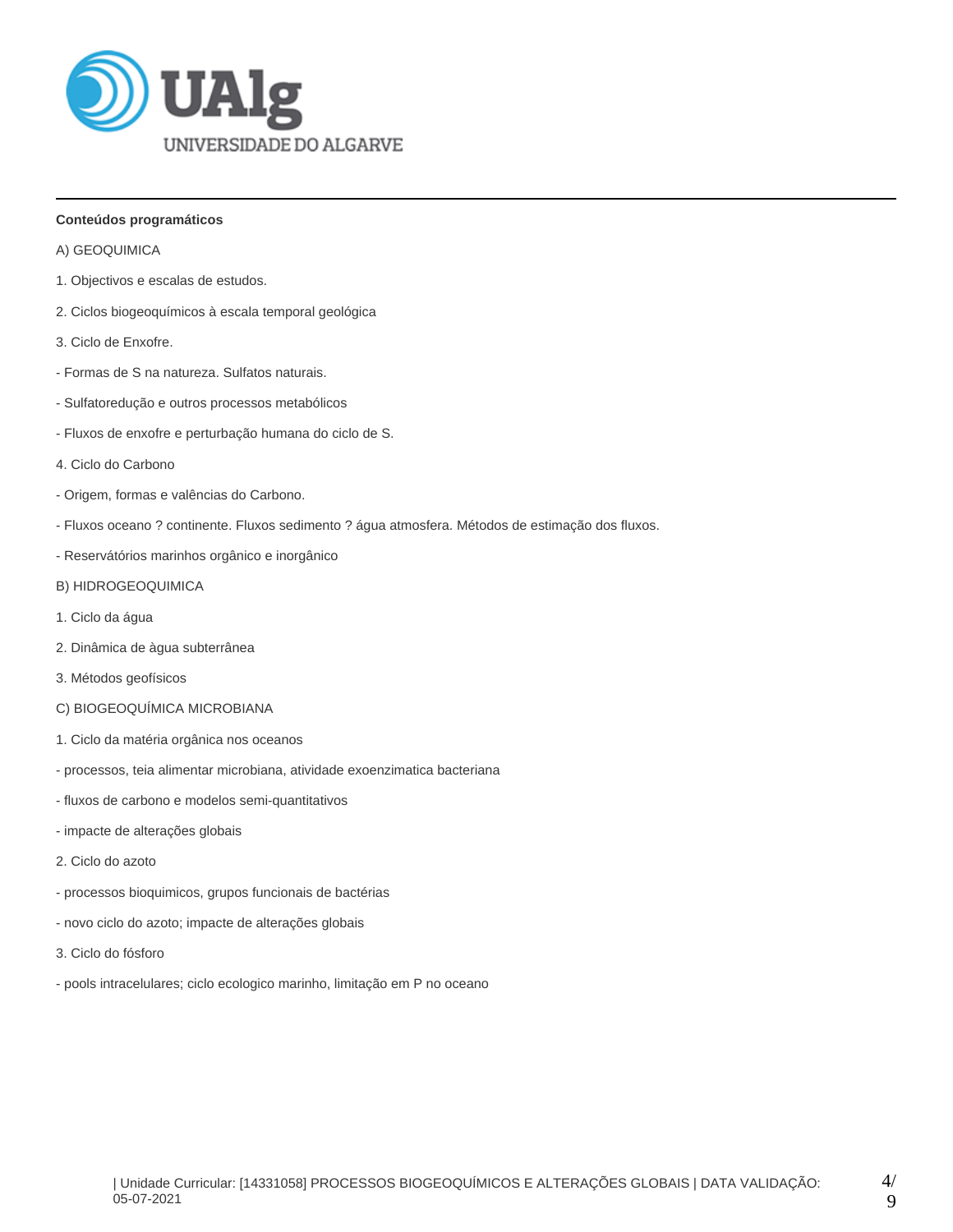

#### **Metodologias de ensino (avaliação incluída)**

Os métodos de ensino do componente teórico incluem aulas leccionadas em power point, em alguns casos acompanhadas de apresentação de diapositivos. Os alunos têm todas as aulas disponiveis desde o inicio da disciplina inclusivamente sob forma de Power Point com narrativa e são encorajados em imprimir os vários power points com antecedência para poderem assim anotarem directamente nas imagens a informação e explicações suplementares apresentadas durante as aulas. Os alunos preparam um trabalho de pesquisa bibliográfica de um tópico avançado em Biogeoquímica Marinha em grupo, seguida de um seminário e breve discussão. As aulas práticas incluem várias saídas ao campo com colheita e observação de cores em locais distintos na Ria Formosa sujeitos a impacte antropogénico diferente., assim como montagem de experiência de cores sujeitos a condições diferentes de iluminação e bioturbação por bivalves. Ponderação: exame teórico 50%, relatórios praticos e teste prático (AD) 40%, mais seminario 10%

#### **Bibliografia principal**

1. Appelo, C. A. J and Postma D. (2006) Geochemistry, Groundwater and Pollution, 2nd Edition, p. 649. ISBN 04 1536 428 0; hardbound (ISBN 04 1536 421 3) Balkema Publishers.

2. Fenchel, T., King, G.M. & Blackburn, T.H. (1998) Bacterial Biogeochemistry. The ecophysiology of mineral Cycling. 2ª Ed. Academic Press, San Diego, 306 pp.

- 3. Kirchman, D. L. (2000) Microbial Ecology of the Oceans. John Wiley & Sons, New York, 542 pp.
- 4. Libes, S.M., (1992) An Introduction to Marine Biogeochemistry . John Wiley & Sons, New York, 733p.
- 5. Schlesinger W.H., (1997) Biogeochemistry. An analysis of global Change. Academic Press, San Diego, London, 443p.
- 6. Schulz, H. D., Zabel, M., (2000) Marine Geochemistry. Springer -Verlag, Berlin, Heidelberg, New York, 455 p.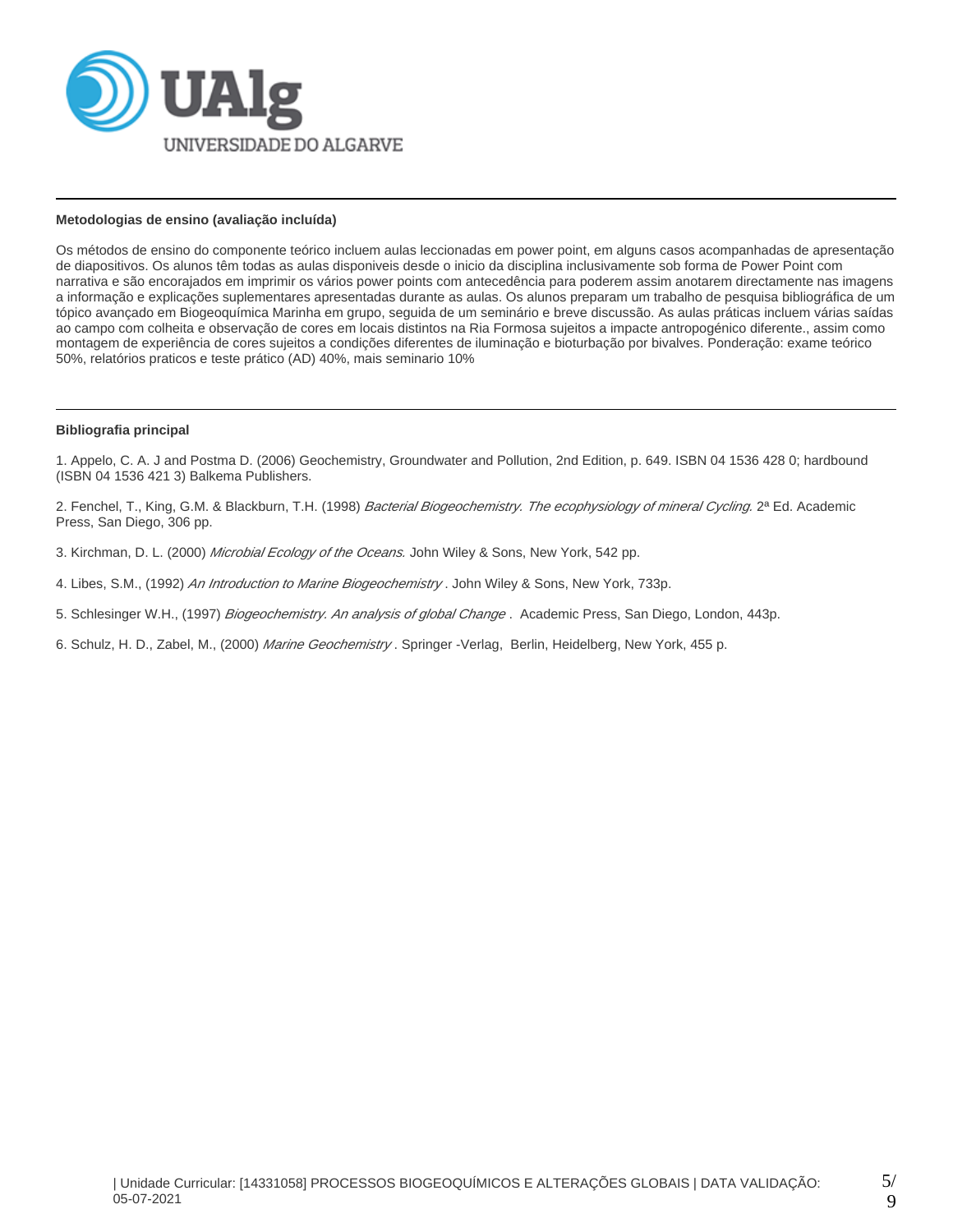

| <b>Academic Year</b>                                                                                   | 2021-22                                     |
|--------------------------------------------------------------------------------------------------------|---------------------------------------------|
| <b>Course unit</b>                                                                                     | BIOGEOCHEMICAL PROCESSES AND GLOBAL CHANGES |
| <b>Courses</b>                                                                                         | MARINE BIOLOGY<br>Common Branch             |
| <b>Faculty / School</b>                                                                                | FACULTY OF SCIENCES AND TECHNOLOGY          |
| <b>Main Scientific Area</b>                                                                            |                                             |
| Acronym                                                                                                |                                             |
| <b>CNAEF code (3 digits)</b>                                                                           | 422                                         |
| <b>Contribution to Sustainable</b><br><b>Development Goals - SGD</b><br>(Designate up to 3 objectives) | 14;13;6                                     |
| Language of instruction                                                                                | English                                     |
| <b>Teaching/Learning modality</b>                                                                      | In-person                                   |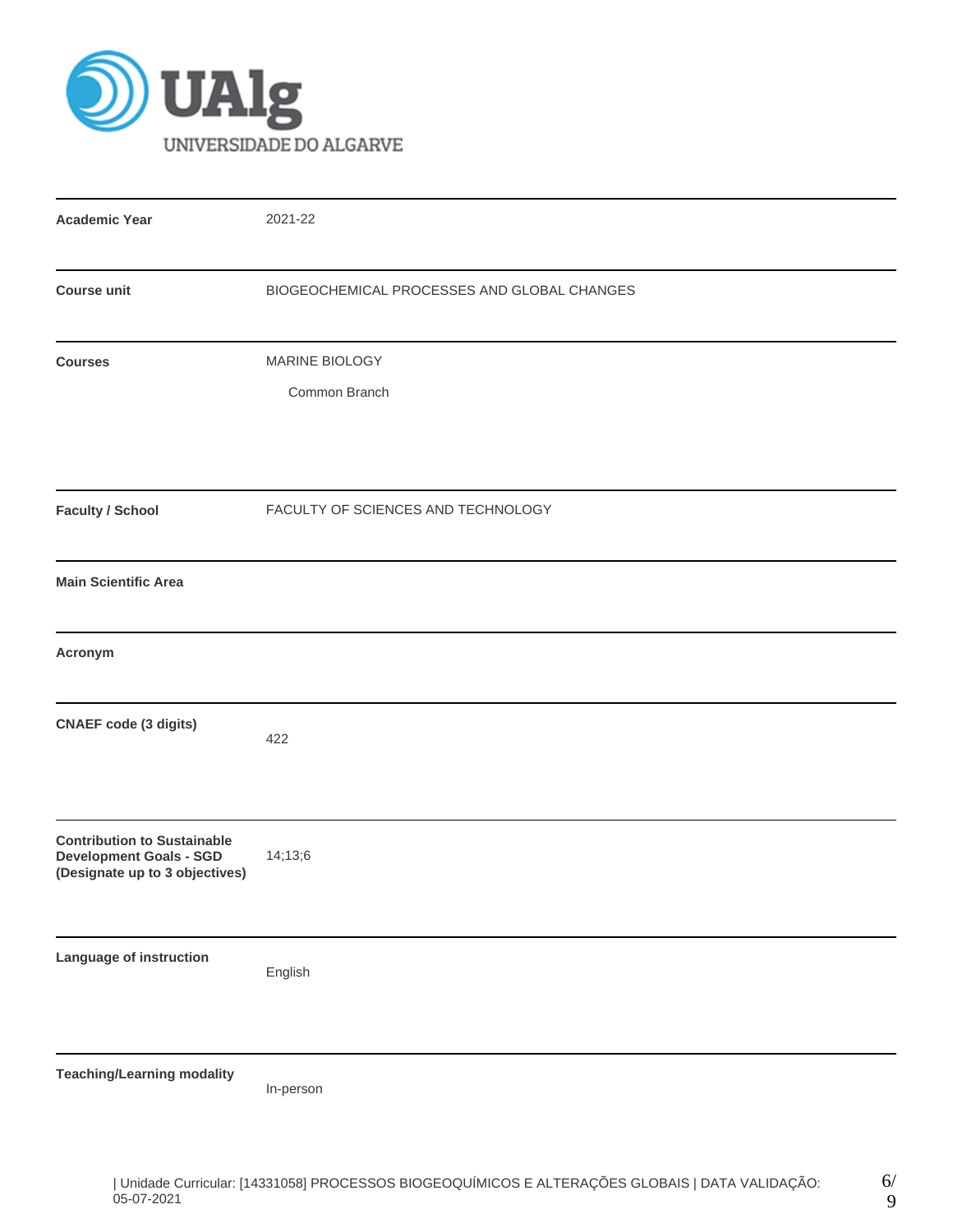

**Coordinating teacher** Helena Maria Leitão Demigné Galvão

| <b>Teaching staff</b>              | <b>Type</b>   | <b>Classes</b>                 | Hours (*)         |
|------------------------------------|---------------|--------------------------------|-------------------|
| Helena Maria Leitão Demigné Galvão | T· TP         | T1:TP1:TP2                     | 10T; 14TP         |
| l Amélia Maria Mello de Carvalho   | TC: PL: T: TP | T1; TP1; TP2; PL1; PL2; C1: C2 | 3T; 3TP; 5PL; 6TC |
| Ana Rita Zarcos Carrasco           | TC: OT: T: TP | T1; TP1; TP2; C1; C2; OT1; OT2 | 2T; 3TP; 4TC; 4OT |

\* For classes taught jointly, it is only accounted the workload of one.

| <b>Contact hours</b> | ТP |  |   |                     |  | Total                                                                                                                              |
|----------------------|----|--|---|---------------------|--|------------------------------------------------------------------------------------------------------------------------------------|
|                      |    |  | Ш |                     |  | 156                                                                                                                                |
|                      |    |  |   | Tutorial: O - Other |  | T - Theoretical; TP - Theoretical and practical; PL - Practical and laboratorial; TC - Field Work; S - Seminar; E - Training; OT - |

#### **Pre-requisites**

no pre-requisites

#### **Prior knowledge and skills**

Not-applicable

### **The students intended learning outcomes (knowledge, skills and competences)**

To introduce general concepts on biogeochemical processes at both geological and microbiological scales. To understand the functioning of the main biogeochemical cycles in the oceans (N, S and C cycles). To recognize the role of bacterial in the regulation of organic matter fraccionation and in the regulation of carbon, nitrogen and phosphorus cycles. To train students in various geochemical analyses in different sediment types and geophysical methods applied to groundwater dynamics. To carry out mesocosm experiments with intertidal sediment cores to determine influence of environmental and biological factors in nitrate and silicate fluxes. To learn how to interpret experimental data and to integrate theoretical concepts acquired from lectures.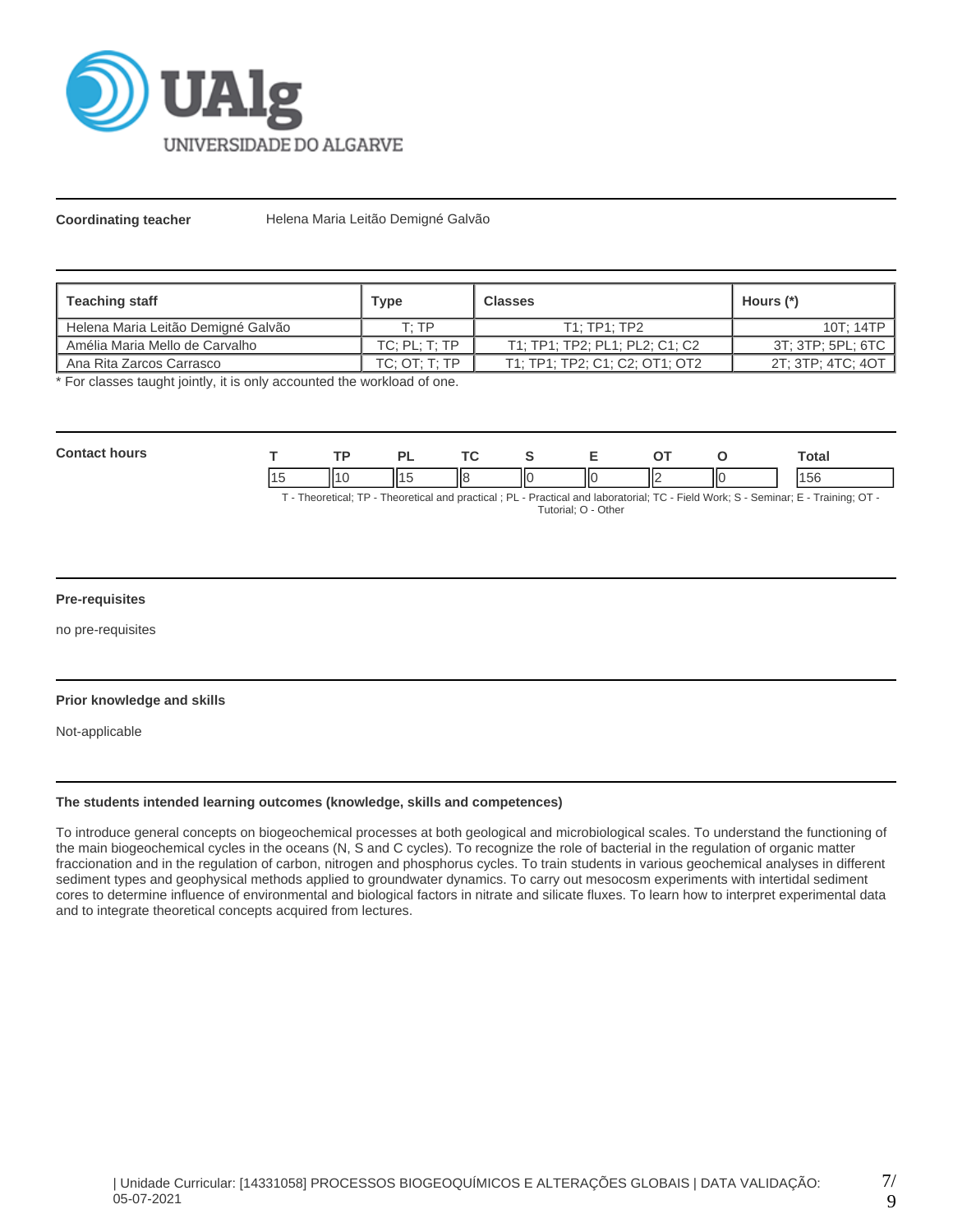

### **Syllabus**

A) GEOCHEMISTRY

- 1. Objectives and scales of study.
- 2. Biogeochemical processes at the geological scale.
- Evolution of metabolic processes at geological time-scales.

3. Sulphur Cycle.

- S sources found in nature. Natural sulphates.
- Sulphate reduction and other metabolic processes involving S.
- S fluxes and anthropogenic perturbations

#### 4. Carbon cycle

- Sources, compounds and oxidation states of C.
- Continent-ocean fluxes. Sediment water and water-atmosphere fluxes. Méthods to estimate fluxes.
- Organic and inorganic reservoi
- B) Hydrogeochemistry
- 1.The water cycle
- 2. Groundwater dynamics
- 3. Geophysical methods
- C) MICROBIAL BIOGEOCHEMISTRY
- 1. Marine organic matter cycle
- processes, marine microbial foodweb, bacterial exoenzymatic activity
- carbon fluxes and semi-quantitative models
- impact of global change
- 2. Marine nitrogen cycle
- biochemical processes, functional bacterial groups
- new N cycle; expected global change impact
- 3. P cycle
- intracellular pools; P limitation & marine ecological cycle